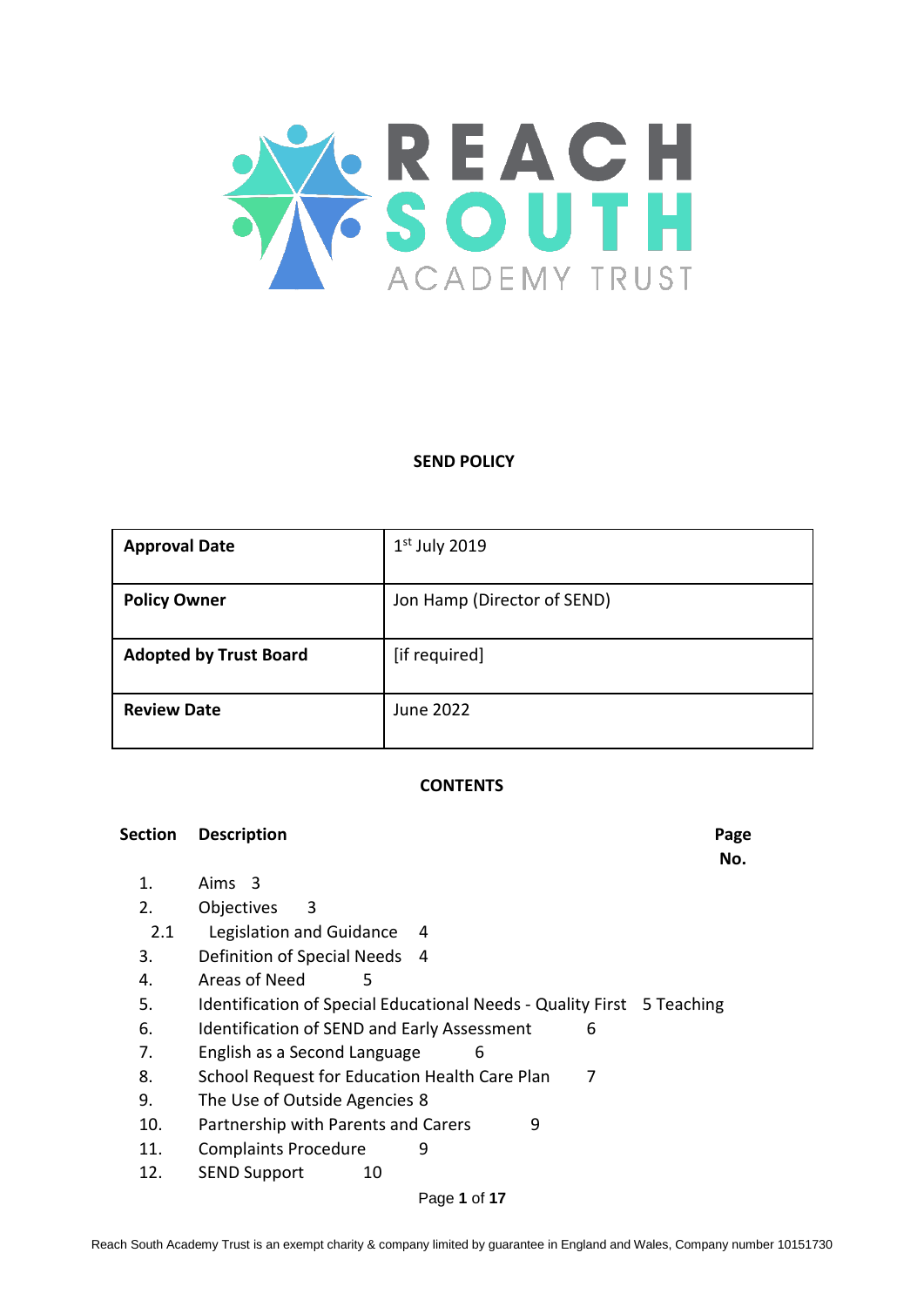- 13. Roles and Responsibilities 12
- 13.1 The Role of the SENco 12
- 13.2 The Role of the Teacher 13
- 13.3 The Headteacher 13
- 13.4 The Governors 14
- 14. Supporting parents and families 15
- 15. Supporting pupils with medical needs 16
- 16. In Service Training (CPD) 16

17. Admission Arrangements 16

- 18. Transition Arrangements 17
- 19. Funding 17

#### **1. AIMS**

Reach South believes that every teacher is a teacher of SEND. Quality first teaching is vital and always expected; however some children need further, targeted additional support to help them achieve and progress.

We strive to support all children to enable them to achieve; both at school, and in making successful transitions. In order to do this many steps are taken to support them through their learning journey. In Reach South, we strive to raise the aspirations and expectations for all our children with SEND, enabling them to succeed.

We believe in providing every possible opportunity to develop the full potential of all children. Pupils have the right to a broad and balanced education, including extra-curricular activities where appropriate and full access to the National Curriculum. All children are valued and their self-esteem promoted. We work in close partnership with parents/carers and all those agencies who play an active and valued role in the child's education.

## **2. OBJECTIVES**

- To work within the guidance provided in the SEND Code of Practice (2014) and in line with the Graduated Response to SEND [https://www.gov.uk/government/publications/send-code-of-practice-0-to-25;](https://www.gov.uk/government/publications/send-code-of-practice-0-to-25)
- To maximise outcomes for children with SEND and their families;
- To plan an effective, differentiated and when required, personalized, curriculum to meet the needs of children with SEND, to help them overcome their barriers to learning;
- To involve children and parents/carers in the identification and review of any targets;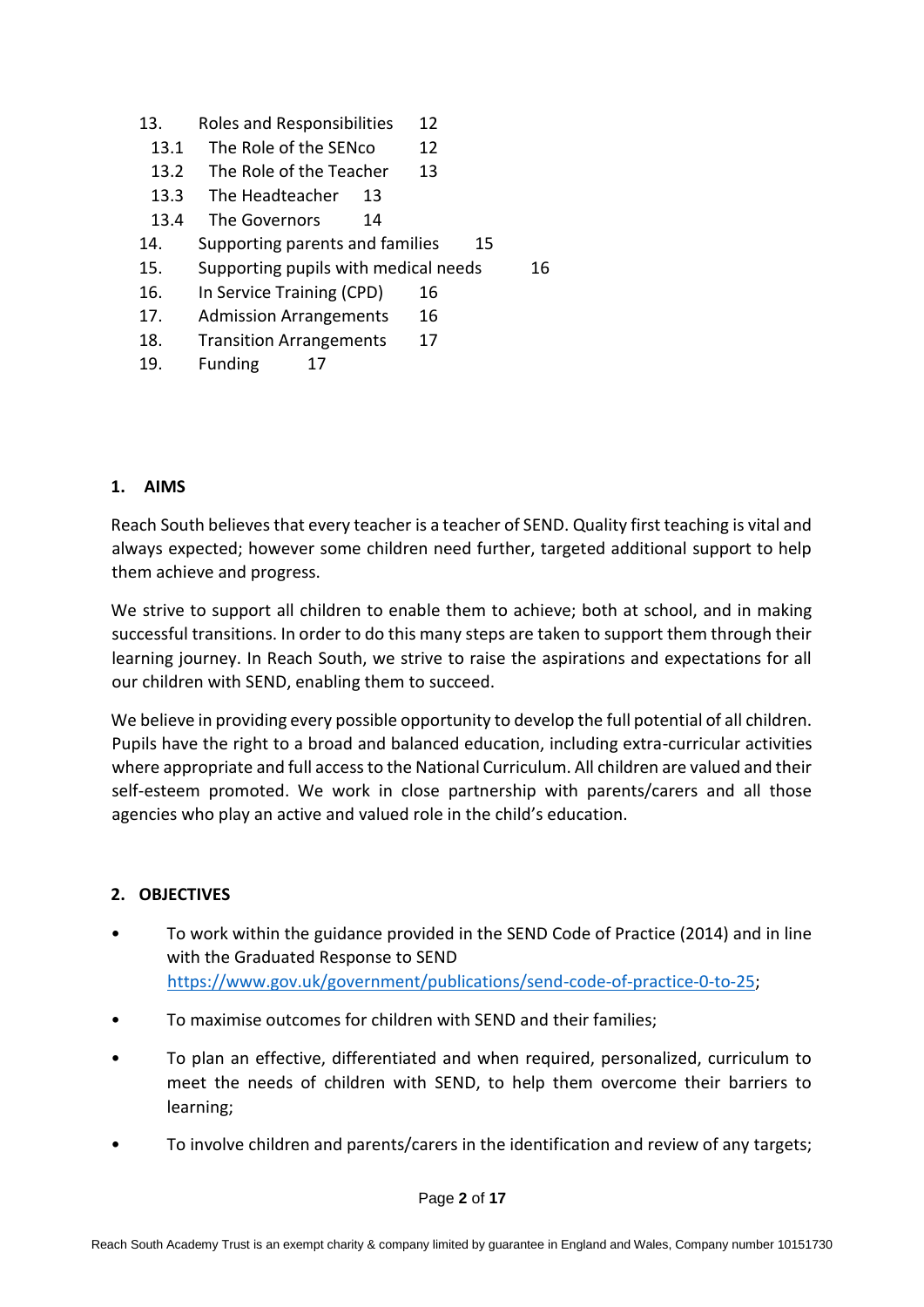- To work in close partnership with parents/carers of children who also may have special educational needs;
- To ensure that through effective, focused training that all who are involved with children are aware of the procedures for identifying their needs, supporting and teaching them;
- To provide training, support and advice to all staff working with children with special educational needs and/or disabilities;
- To work in close partnership, where appropriate, with outside agencies to support children who have special educational needs.

## **2.1 LEGISLATION AND GUIDANCE**

This policy is based on the statutory [Special Educational Needs and Disability \(SEND\) Code of Practice](https://www.gov.uk/government/uploads/system/uploads/attachment_data/file/398815/SEND_Code_of_Practice_January_2015.pdf) has due regard to legislation, including, but not limited to, the following:

- [Part 3 of the Children and Families Act 2014,](http://www.legislation.gov.uk/ukpga/2014/6/part/3) which sets out schools' responsibilities for pupils with SEN and disabilities
- [The Special Educational Needs and Disability Regulations 2014,](http://www.legislation.gov.uk/uksi/2014/1530/contents/made) (Regulation 51 and schedule 1) which set out schools' responsibilities for education, health and care (EHC) plans, SEN co-ordinators (SENCOs) and the SEN information
- The Equality Act 2010 and the Equality Act ( Disability Regulations) 2010 and gives due attention to paragraph 3 of section 10

# **3. DEFINITION OF SPECIAL NEEDS**

A child or young person has Special Educational needs (SEND) if they have a learning difficulty or disability which calls for special educational provision to be made for them. A child of compulsory school age or a young person has a learning difficulty or disability if they:

- a) Have a significantly greater difficulty in learning than the majority of others of the same age; or
- b) Have a disability which prevents or hinders them from making use of educational facilities of a kind generally provided for others of the same age in a mainstream school.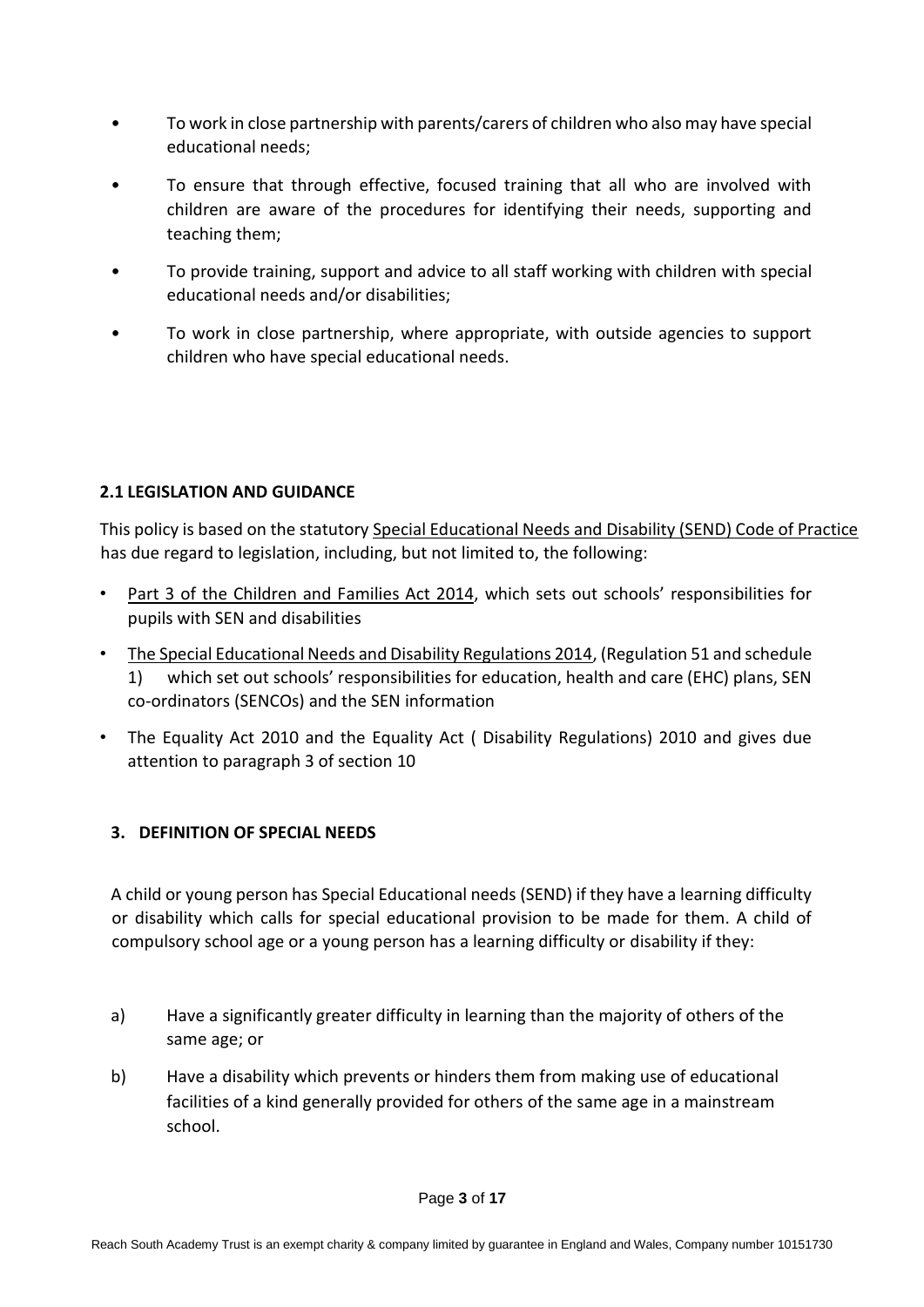A child under compulsory school age has special educational needs if they fall within the definition at a) or b) above or would so do if special educational provision was not made for them (Clause 20 Children and Families Act 2014).

Children must not be regarded as having a learning difficulty solely because the language or form of language of their home is different from the language in which they will be taught.

The Code of Practice does not assume that there are hard and fast categories of special educational needs, but recognises that children's needs and requirements may fall within or across four broad areas.

## **4. AREAS OF NEED**

## **Communication and Interaction**

This area includes speech, language and communication needs (SLCN), which could mean that the pupil has difficulties with speech production (e.g. stammering, stuttering and the ability to form sounds), the understanding of language (receptive), the expression of language or a combination of all three. It also includes difficulties with the social use of language. Pupils who have been diagnosed with social communication difficulties such as autism and associated the associated spectrum, including Asperger's syndrome will have needs within this area. Pupils with needs in this area may or not be co-morbid with learning difficulties.

## **Cognition and Learning**

This is where children and young people learn at a slower pace than their peers, even with appropriate differentiation, and covers moderate learning difficulties (MLD), severe learning difficulties (SLD) and profound and multiple learning difficulties (PMLD). It also includes specific learning difficulties such as dyslexia, dyscalculia and dyspraxia.

#### **Social, emotional and mental health difficulties (SEMH)**

This area covers difficulties such as anxiety or depression, self-harming, substance misuse, eating disorders or physical symptoms that are medically unexplained. These difficulties may manifest themselves in many ways including challenging, disruptive or disturbing behaviour. All schools with will consider the effects of trauma and ACEs (Adverse Childhood Experiences) and how they impact on pupils and their families.

#### **Sensory and/or physical needs**

Pupils with Sensory and/or physical needs are prevented or hindered by their inability to access the educational facilities usually provided. These difficulties may fluctuate and may be age-related. Some children and young people with specific sensory and/or physical needs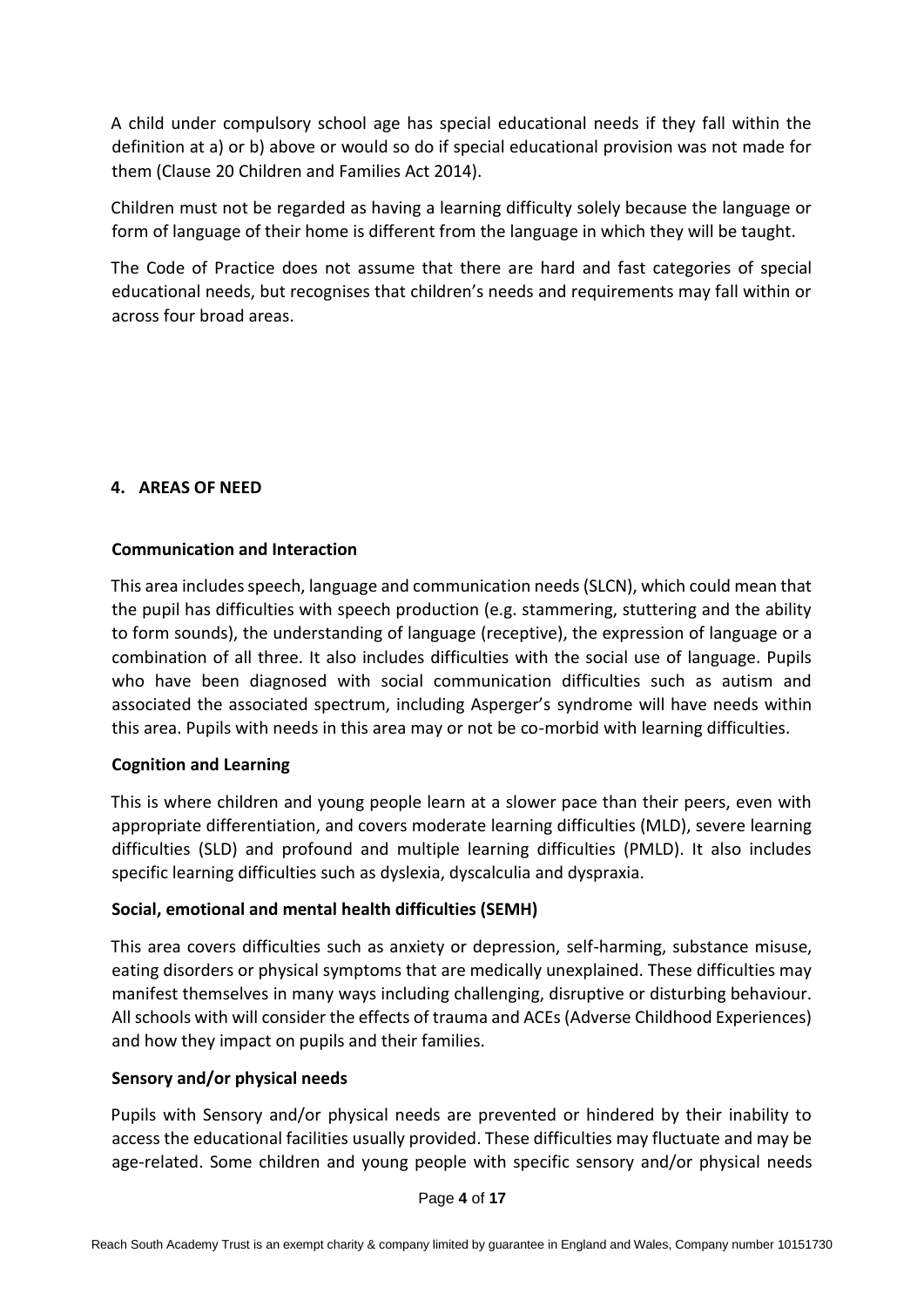such as vision impairment (VI), hearing impairment (HI) or a multi-sensory impairment (MSI) access their learning through specialist support and/or equipment or habilitation support. Those children and young people with an MSI have a combination of vision and hearing difficulties.

## **5. IDENTIFICATION OF SPECIAL NEEDS - QUALITY FIRST TEACHING**

The school will assess each child's current levels of attainment on entry in order to ensure that they build on the patterns of learning and experience already established during the child's pre-school years or

If the child already has an identified Special Educational Need or Disability, this information may be transferred from other partners in their Early Years Setting, or previous school setting and the class teacher and SENCos will use this information to:

- Provide starting points for the development of an appropriate curriculum
- Identify and focus attention on action to support the child within the class
- Use the assessment processes to identify any learning difficulties
- Ensure ongoing observation and assessments provide regular feedback about the child's achievements and experiences to form the basis for planning the next steps of the child's learning

# **6. IDENTIFICATION OF SEND AND EARLY YEARS ASSESSMENT**

Pupil Progress Meetings are held at least three times a year. Here, the class teacher meets with the Senior Leadership Team (SLT) to discuss the progress of the pupils in their class. This shared discussion may highlight any potential learning needs in order for further support to be planned. It is the aim of the Trust that our parents are fully involved in their child's education. Where a parent has concern about their child's learning it is encouraged that they make contact with the class teacher or SENco to discuss these concerns.

Any pupils who are falling significantly outside of the range of expected academic achievement in line with predicted performance indicators and grade boundaries will be monitored. Schools must bear in mind that this conditions can be aged related and fluctuate over time.

a) Once a pupil has been identified as possibly having SEND there will be additional monitoring by staff in order to gauge their possible difficulties.

b) The child's class teacher will adapt the environment, pedagogy and curriculum to meet individual needs, working closely with the SENCo.

c) The SENCo will be consulted in order to ascertain if further support, advice, training, adaptation and resourcing may be needed.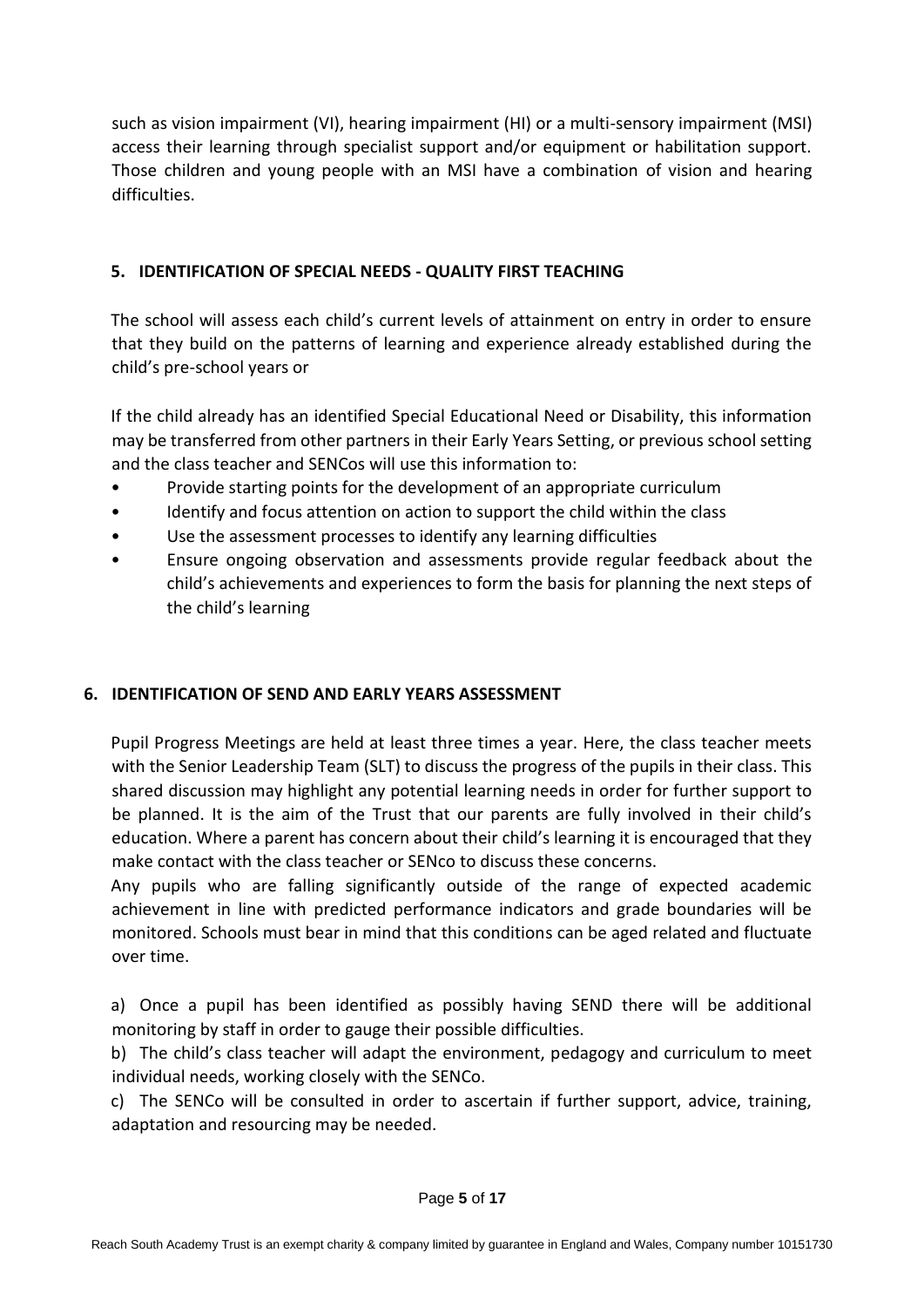d) Parents will be informed fully of every stage of their child's development and the circumstances under which they are being monitored. They are encouraged to share information and knowledge with the school.

## **7. ENGLISH AS AN ADDITIONAL LANGUAGE**

The identification and assessment of the Special Educational Needs of children whose first language is not English require particular care. Where there is uncertainty about a particular child, a teacher will look carefully at all aspects of the child's performance in different subjects to establish whether the problems are due to limitations in their command of English or arise from Special Educational Needs and Disabilities.

Parents and carers will be informed and children will start to be involved in decisions taken about their learning at this stage, if appropriate. If a child still doesn't make progress, advice will be sought from the appropriate support service, a plan will be drawn up to identify actions to be taken to meet needs, and the child will move to the 'SEND support' register. The plan will reflect the following information.

The short term targets set for the child

- The teaching strategies to be used
- The provision to be put in place
- How the targets will help the child in their learning
- What the child can do to help move their learning on.
- How the child can be successful and their view on their targets
- The review date

Plans will be reviewed and updated regularly by teachers and teaching assistants three times a year in October, February and June in collaboration with parents. *Over time, it is our intention to transfer the plan documentation and supporting evidence of interventions and discussions to a 'My Support Plan' for some children on the SEND Support register. The appropriate forms will be used for recording and referral as necessary.*

If, despite further interventions and support from outside agencies, there are still significant concerns about the child's progress in learning, the child may be assessed for an Education Health Care Plan in accordance with Local Authority guidance. This assessment is likely to be triggered when three or four successive cycles of plan-do-assess-review interventions have not helped the child to move on in their learning. The information gathering process will be co-ordinated by the SENCo, and the class teacher will take responsibility for keeping records which will have been developed through a process of continuous assessment, both formative and summative, as outlined in the Code of Practice. It necessary for schools to refer to the Graduated Response Document<https://www.plymouthonlinedirectory.com/> to ensure that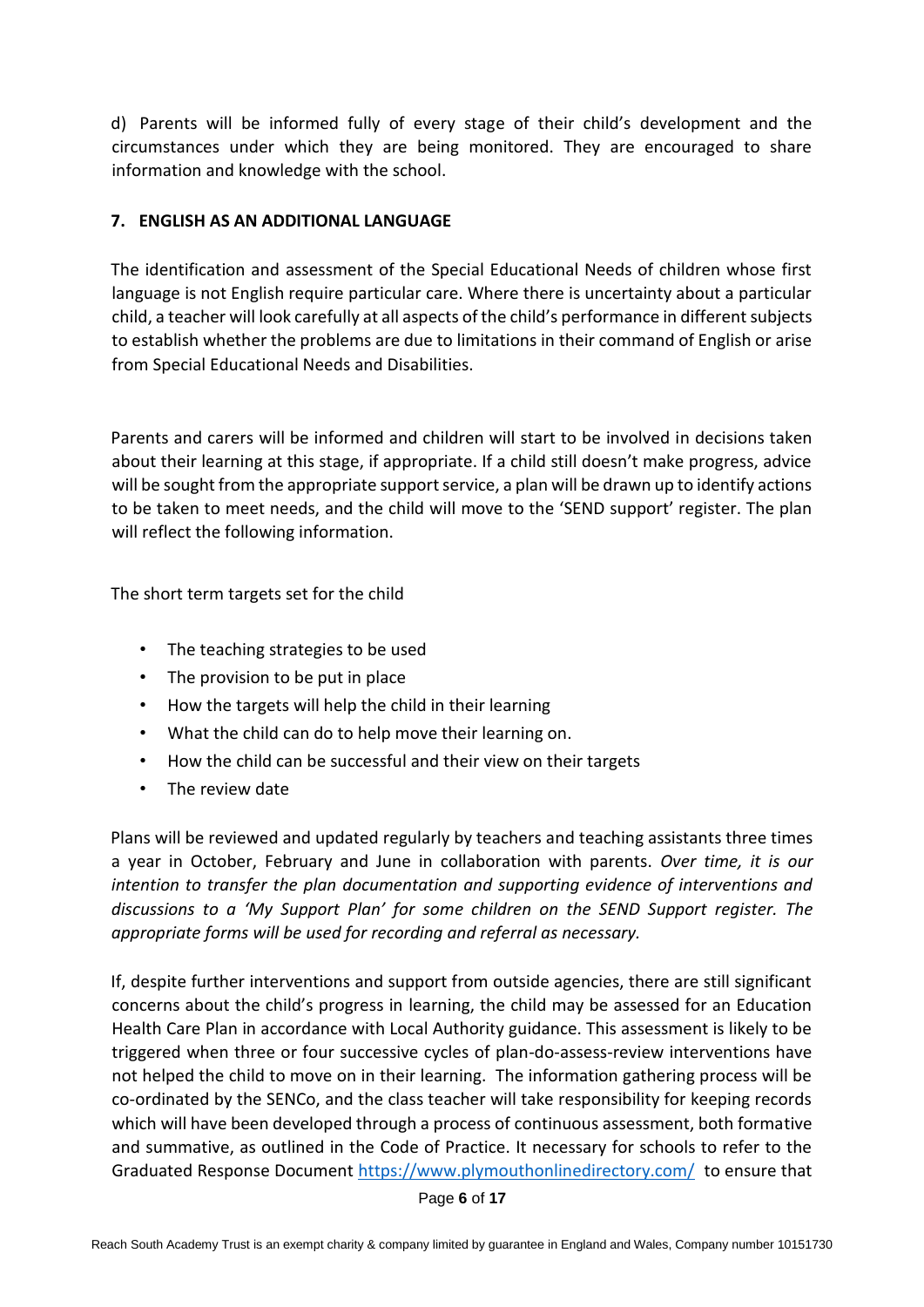they are aware of and accessing all the available support through external support and signpost parents to this site so that they are fully informed and empowered in ensuring the best for their child.

# **8. SCHOOL REQUEST FOR EDUCATION HEALTH CARE PLAN**

A request will be made by the school to the Local Authority if the child has demonstrated significant cause for concern and through consultation with the school EP and where a pupils needs cannot be met. The Local Authority will be given information about the child's progress over time, and will also receive documentation in relation to the child's special educational needs and disabilities and any other action taken to deal with those needs, including any resources or special arrangements put in place.

The school will provide evidence which reflects the significance of our concerns. The evidence may include:

- Previous individual education plans and targets for the child
- Records of regular reviews and their outcome
- Records of the child's health and medical history where appropriate
- National Curriculum attainment levels in literacy and numeracy
- Academic assessments and other assessments, for example from an advisory specialist support teacher or Educational Psychologist
- View of parents and carers
- Views of the child

The parents and carers of any child who is referred for an EHCP will be kept fully informed of the progress of the referral by the LA. Children with An EHCP will be reviewed annually. When this coincides with transfer to secondary placement, the SENCo from the secondary school will be invited to attend. This Phase Transfer review is usually held in Term 5 of Year 5. Where a child has Education Health Care Plan, this will be reviewed annually, as required by legislation.

# **9. THE USE OF OUTSIDE AGENCIES**

These services may become involved if a child continues to make little or no progress or the school requires further support despite considerable input and adaptations. They will use the child's records in order to establish which strategies have already been employed and which targets have previously been set.

The external specialist may act in an advisory capacity, or provide additional specialist assessment or be involved in teaching the child directly. The child's individual targets will set out strategies for supporting the child's progress. These will be implemented, at least in part, in the normal classroom setting. The delivery of the intervention recorded in the plan continues to be the responsibility of the class teacher.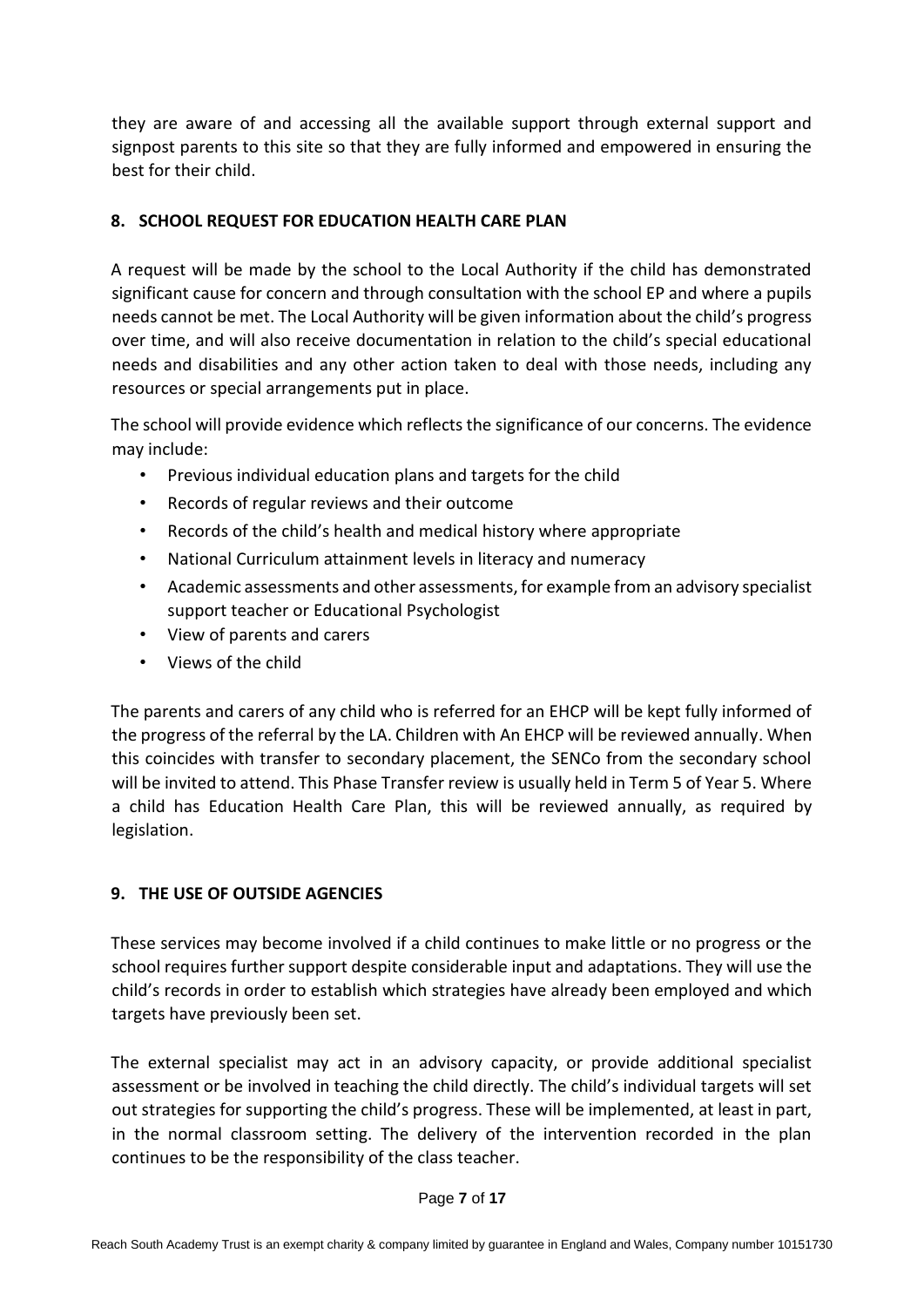Outside agencies may become involved if the child:

- Continues to make little or no progress
- Continues working at National Curriculum levels substantially below that expected of children of a similar age
- Continues to have difficulty in developing literacy and mathematical skills
- Has emotional or behavioural difficulties which regularly and substantially interfere with the child's own learning or that of the class group
- Has sensory or physical needs and requires additional specialist equipment or regular advice or visits by a specialist service
- Has ongoing communication or interaction difficulties that impede the development of social relationships and cause substantial barriers to learning
- Despite having received more carefully monitored intervention the child makes less than expected progress

When assessment visits are arranged with outside professionals, parents are informed beforehand wherever possible; and an appointment made for the professionals to meet with parents before or after they work with a child.

An up to date list of agencies that have been liaised with is included in the SEND Information Report, on the school website.

## **10. PARTNERSHIP WITH PARENTS AND CARERS**

Partnership plays a key role in enabling children and young people with SEND to aspire and achieve. Parents and carers hold key information and have knowledge and experience to contribute to the shared view of a child's needs. All parents and carers of children with Special Educational Needs and Disabilities are treated as partners and given support to play an active and valued role in their child's education.

Children and young people with Special Educational Needs and Disabilities often have a unique knowledge of their own needs and their view about what sort of help they would like. They will be encouraged to contribute to the assessment of their needs, the review and transition process.

Our school website contains details of our policy for Special Educational Needs and Disabilities, the Special Educational Needs information report including the arrangements made for children in our school with special educational needs.

At all stages, schools will keep parents and carers fully informed and involved. It is essential that schools take account of the wishes, feelings and knowledge of parents and carers at all times. They will encourage parents and carers to make an active contribution to their child's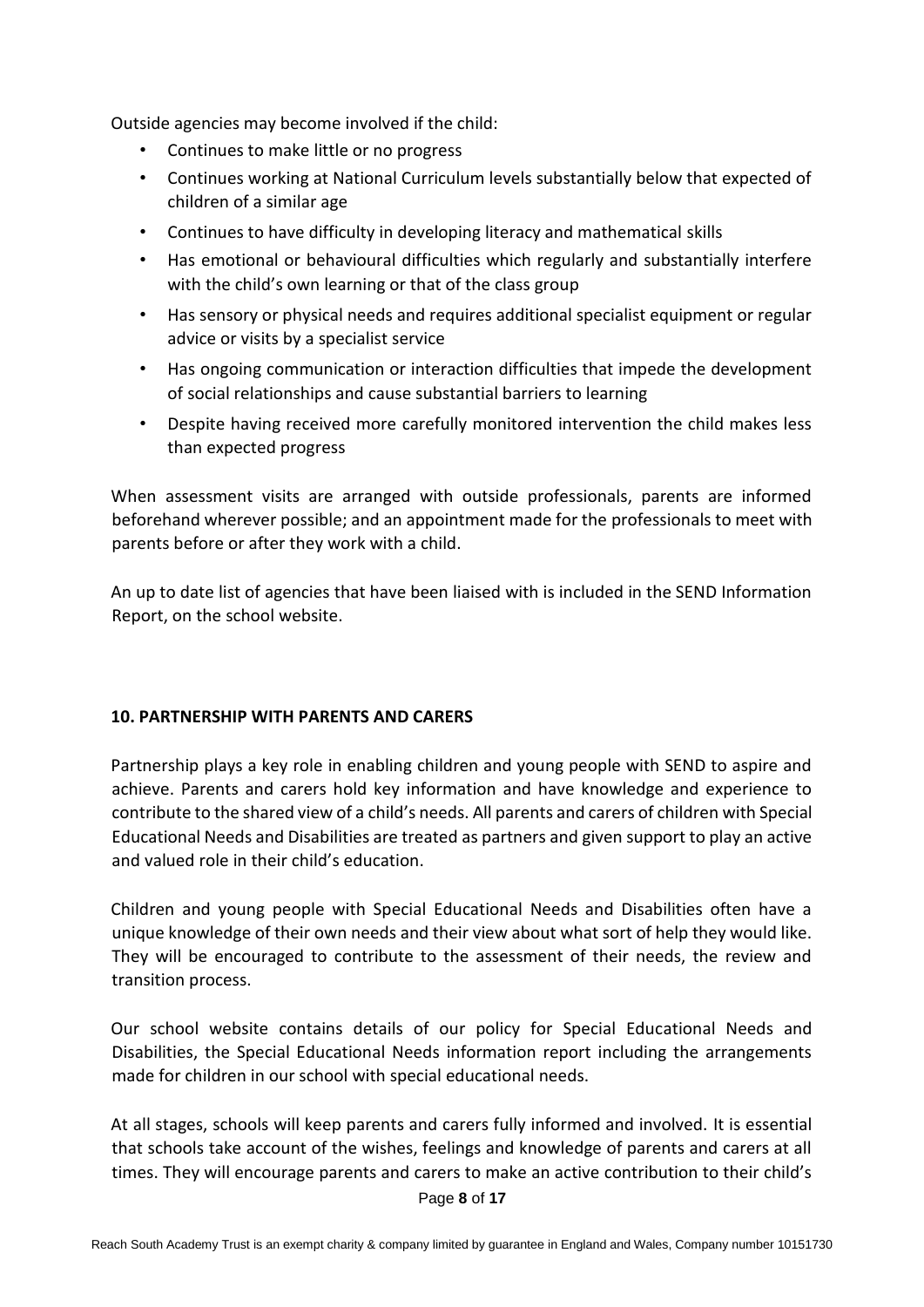education and have regular meetings to share the progress of special needs children with their parents and carers. Schools will inform the parents and carers of any outside intervention, and share the process of decision-making by providing clear information relating to the education of their child.

Parents and carers will continue to be consulted and kept informed of the action taken to help their child and of the outcome of any action. Parents and carers will be invited to meet regularly with the class teacher and SENCo and they will have specific opportunities to discuss learning targets and progress on a regular basis. The SENCo will support further assessment of the child where necessary, assisting in planning for their future needs in discussion with colleagues and parents and carers.

## **11. COMPLAINTS PROCEDURE**

Schools will endeavour to respond to the needs of all pupils and will consider how best to do this with the resources at their disposal. Whilst every attempt is made to work in collaboration with parents and carers to provide for the educational needs of all the pupils there may be occasions where the parent or carer feels that the school is not acting in the best interests of the child. At this point parents should bring their concerns in the first instance to the attention of the class teacher. If they are not satisfied then they may refer to the SENCo for further assistance. If in the unlikely event of the needs of the child not being met at this point, the parents are encouraged to refer to the headteacher. Where difficulties are unresolved the complainant should follow Reach South's complaints policy which is available on the Trust website: [https://docs.wixstatic.com/ugd/ce3df5\\_b3c6af4b7cb64b56b364f65fc3664468.pdf](https://docs.wixstatic.com/ugd/ce3df5_b3c6af4b7cb64b56b364f65fc3664468.pdf) Parents of children with special needs are always made aware of PIAS (Parent Information and Advice for SEND) www.plymouthpias.org.uk/ should they need additional support or advice.

## **12. SEND SUPPORT**

If a child has been identified as having a special educational need, appropriate provision will be put into place.

Reach South follows the guidance contained in the Special Educational Needs Code of Practice (2014). This recommends a graduated approach to SEND support.

The support provided consists of a four part process:

- Assess
- Plan
- Do
- Review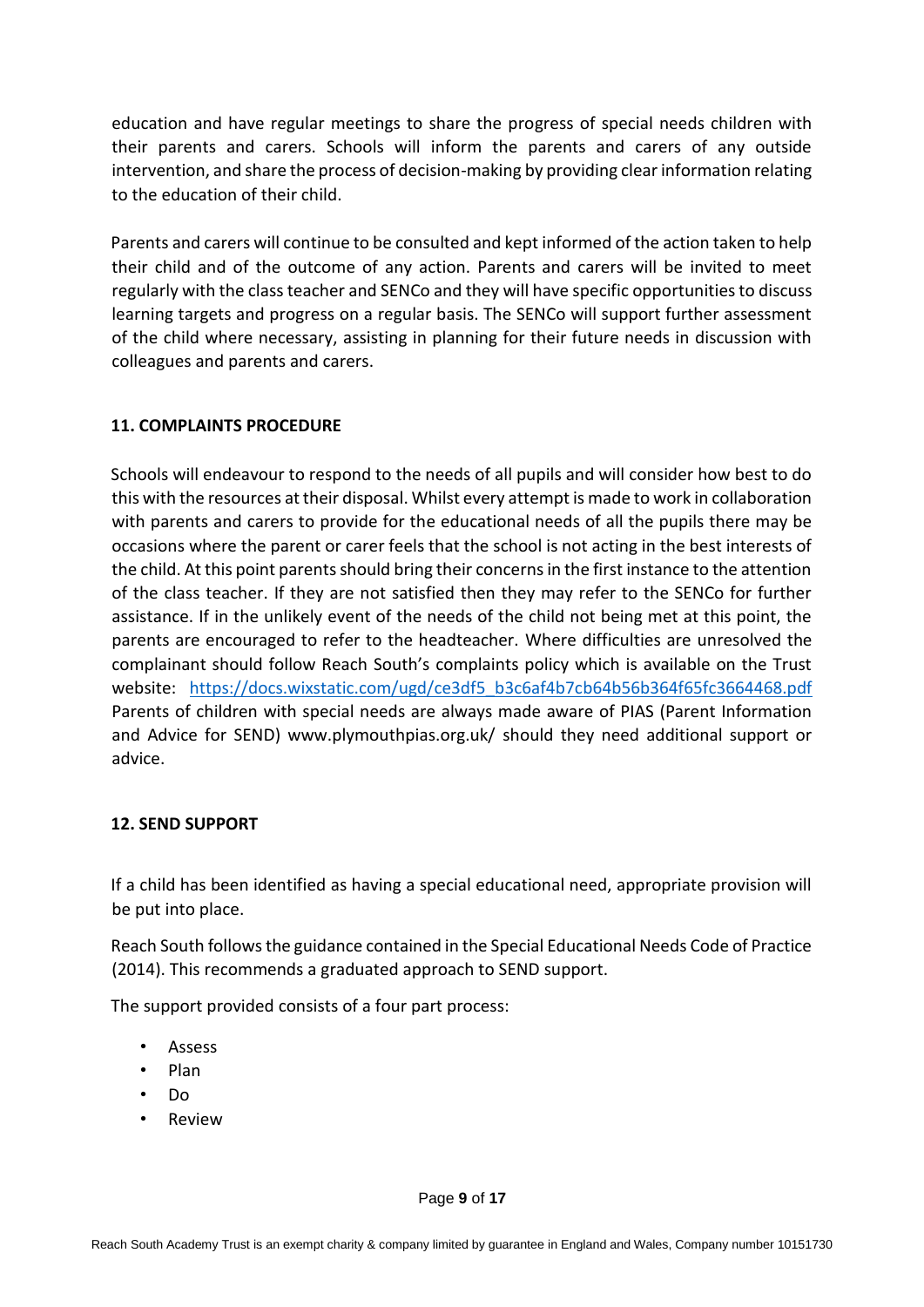This is an on-going cycle to enable the provision to be refined and revised as the understanding of the needs of the pupil grows. This cycle enables the identification of those interventions which are the most effective in supporting the pupil to achieve good progress and outcomes.

## **Assess**

This involves clearly analysing the pupil's needs using the class teacher's assessment and experience of working with the pupil, details of previous progress and attainment, comparisons with peers and national data, as well as the views and experience of parents.

More detailed assessments may be administered, and where relevant, advice from external support services may be sought. Barriers to learning should be clearly identified at this stage. SEND children will not necessarily sit standardised testing as outlined in the assessment timetable, if to do so will negatively impact up on their profile and self-esteem as a learner.

#### **Plan**

Planning will involve consultation between the teacher, TA, SENCo, parents and, where appropriate, outside agencies, to plan the personalised learning, strategies and support required to stabilize and then enable so that the child can overcome their learning barriers. Clear, achievable targets will be set regarding the impact on progress, development and or behaviour that is expected and a clear date for review. Parental involvement will be sought to reinforce or contribute to progress at home.

All those working with the pupil, including support staff, will be informed of their individual needs, the support that is being provided, any particular teaching strategies/approaches that are being employed and the outcomes that are being sought. The SENCo will monitor the implementation of the child's plan.

## **Do**

The class teacher remains responsible for working with the child on a day-to-day basis. They will retain responsibility even where the personalised learning may involve group or one-toone teaching away from the main class teacher.

They will work closely with teaching assistants (TA) to plan and assess the impact of support and interventions and links with classroom teaching. The SENCo will provide strategic support during this stage.

## **Review**

Reviews of a child's progress will be made termly. The review process will evaluate the impact of the plan; it will also take account of the views of the pupil and parents. The class teacher, in conjunction with the SENCo will revise the type and level of support and, if necessary, the cycle will begin again.

Pupil progress will be monitored on a termly basis in line with the SEND Code of Practice. The success of SEND provision and personalised learning for children with SEND are recorded on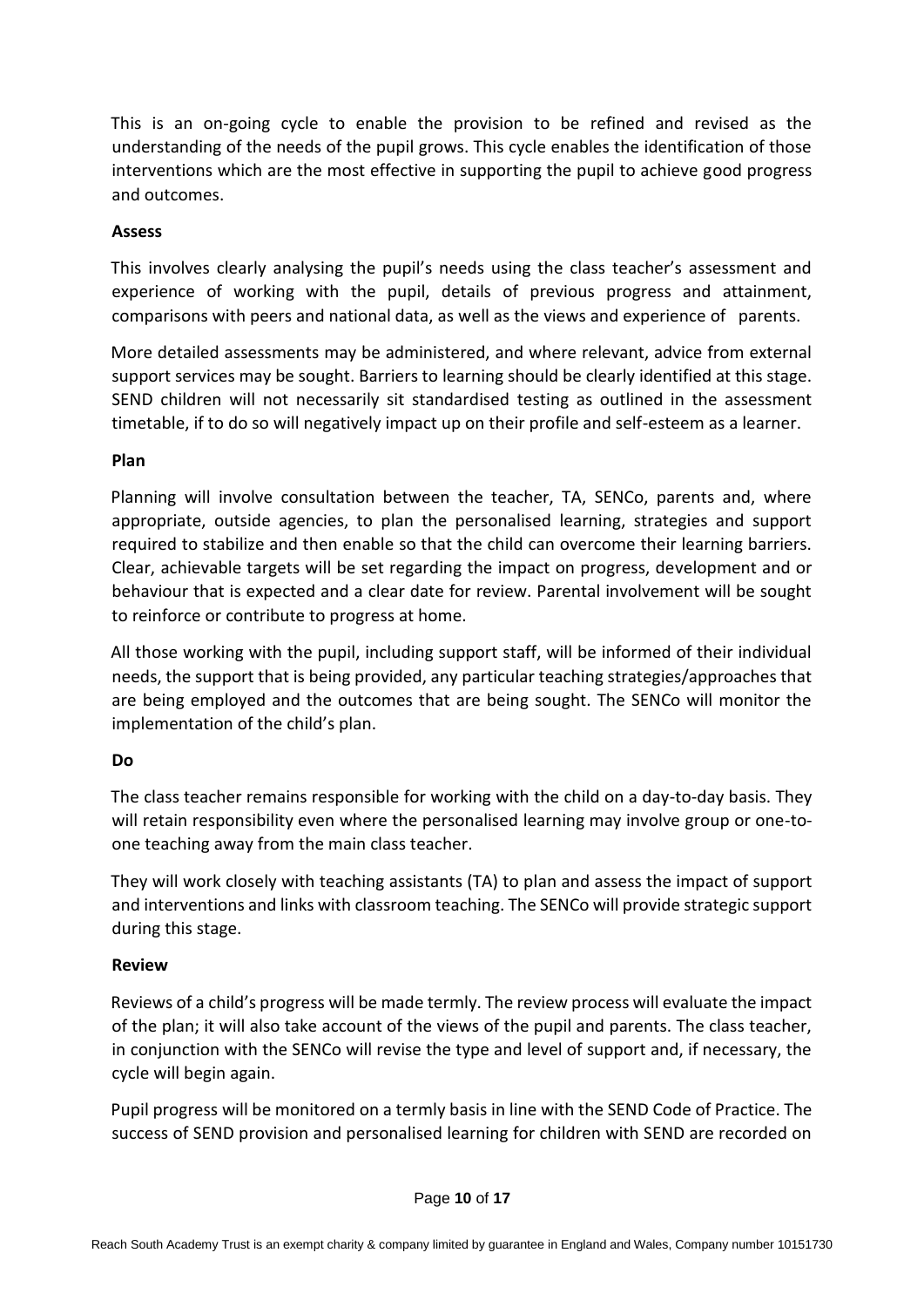their provision map or other appropriate format which is updated on a regular basis. This will identify whether provision is effective and indicate the next best steps.

Occasionally a pupil may need more expert support from an external agency. A referral will be made, with parental consent and forwarded to the most appropriate agency. After a series of assessments, a programme of support is usually provided to the school and home.

If a child's needs are complex or severe we may suggest that we ask the local authority for a statutory assessment which may lead to an Education and Health Care Plan (EHC Plan). This document will describe a child's SEND and the provision recommended. EHC Plans can involve the Local Authority (LA) providing extra resources to help a child.

These could include extra funding to support the child in school, specialised equipment or attendance at a specialist school. This additional provision is reviewed annually or sooner if required and would include parents, class teacher, SENCo, and possibly other professionals. Clear evidence of need will be provided to make the case for additional support.

At all stages of the cycle, schools will ensure that the parents/carers are kept fully informed and are alerted when there is involvement which is additional to and different from the child's peers. They will also be kept fully informed as and when their child has made sufficient progress to have additional support removed once the impact of it has been accessed and evaluated.

## **13. ROLES AND RESPONSIBILITIES**

## **13.1 THE ROLE OF THE SENCO**

The school must comply with the SEND Code of Practice so that:

*The SENCO must be a qualified teacher working at the school. A newly appointed SENCO must be a qualified teacher and, where they have not previously been the SENCO at that or any other relevant school for a total period of more than twelve months, they must achieve a National Award in Special Educational Needs Coordination within three years of appointment* 

The SENCo is responsible for co-ordinating the provision of special educational needs throughout the school. This will involve:

- Overseeing day to day operation of the SEND policy including class and individual SEND records
- Be familiar with the role of the Local Offer
- Coordinating and monitoring the implementation and impact of the required provision for children with SEND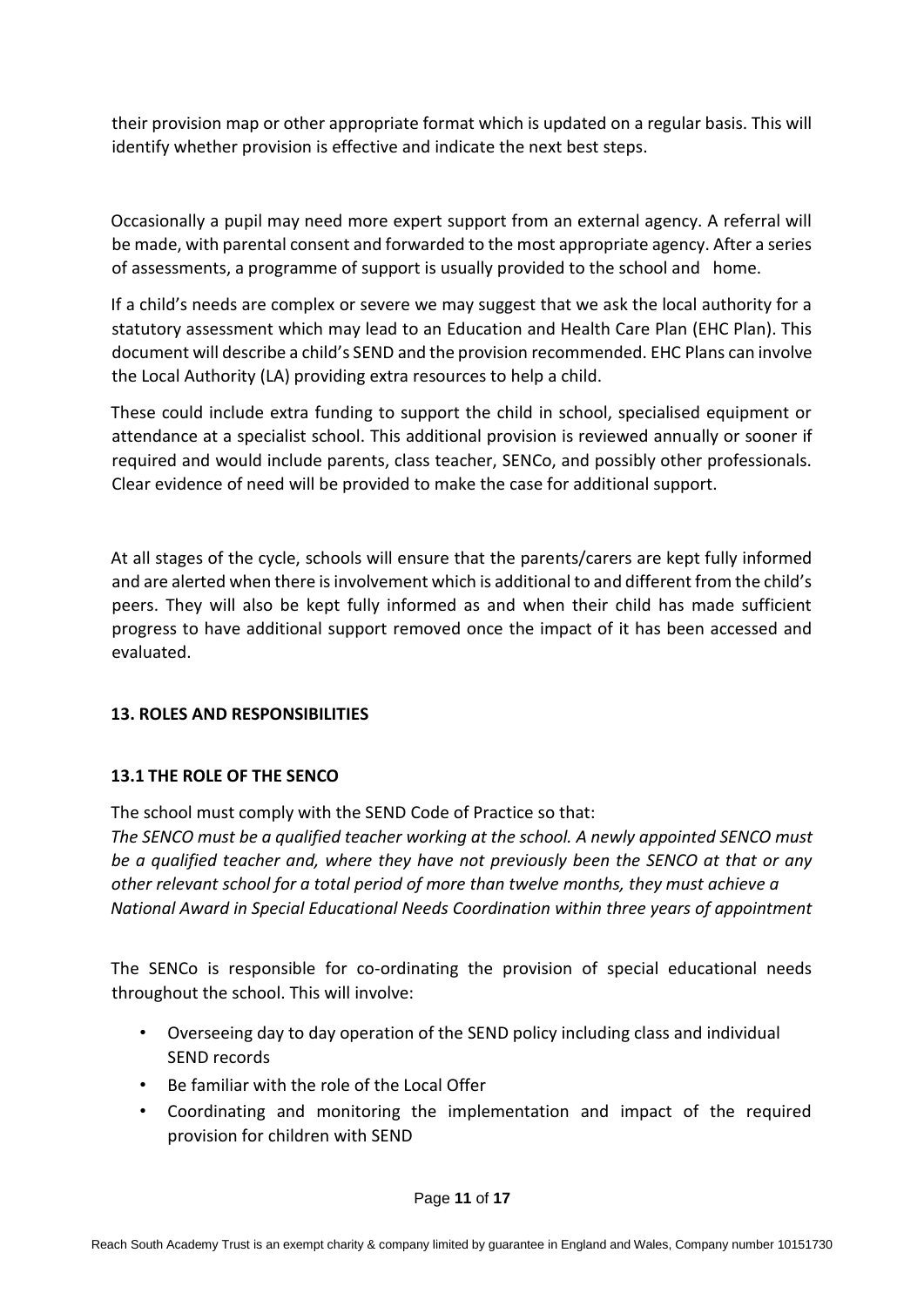- Working alongside staff to assist them in identifying, assessing and planning for children's needs and ensuring that children make progress
- Liaising with designated teacher where a Looked after Child has SEND
- Advising on graduated approach to SEND Support
- Advising on use of delegated budget/ other resources
- Liaising with parents of children with SEND following initial consultation with the class teacher
- Links with other education settings and outside agencies
- Liaising with other schools on transition
- Ensuring that SEND records are up to date
- Contributing to and, where necessary, leading the continuing professional development (CPD) of staff.

Engaging in research, discussion and debate with fellow SENCOs across the trust and other SEND professionals to develop and disseminate their own best practice.

## **13.2 THE ROLE OF THE TEACHER**

Teachers are responsible and accountable for the progress and development of the pupils in their class, including pupils who access support from teaching assistants and/or specialist staff. High quality teaching, differentiated for individual pupils, is the first step in responding to pupils who have, or may have SEND.

Teachers will also;

- Have high aspirations for every pupil. With advice and support from the SENCo, clear targets are set and reviewed regularly.
- Seek practical advice in a timely way about teaching strategies and information about the types of special educational need from the SENCo and engage in their own level of refection and research so that they are aware of their own impact.
- Keep the SENCo updated with changes in the provision or environmental needs of the pupil.
- Will involve parents and pupils in planning and reviewing the progress of SEND children.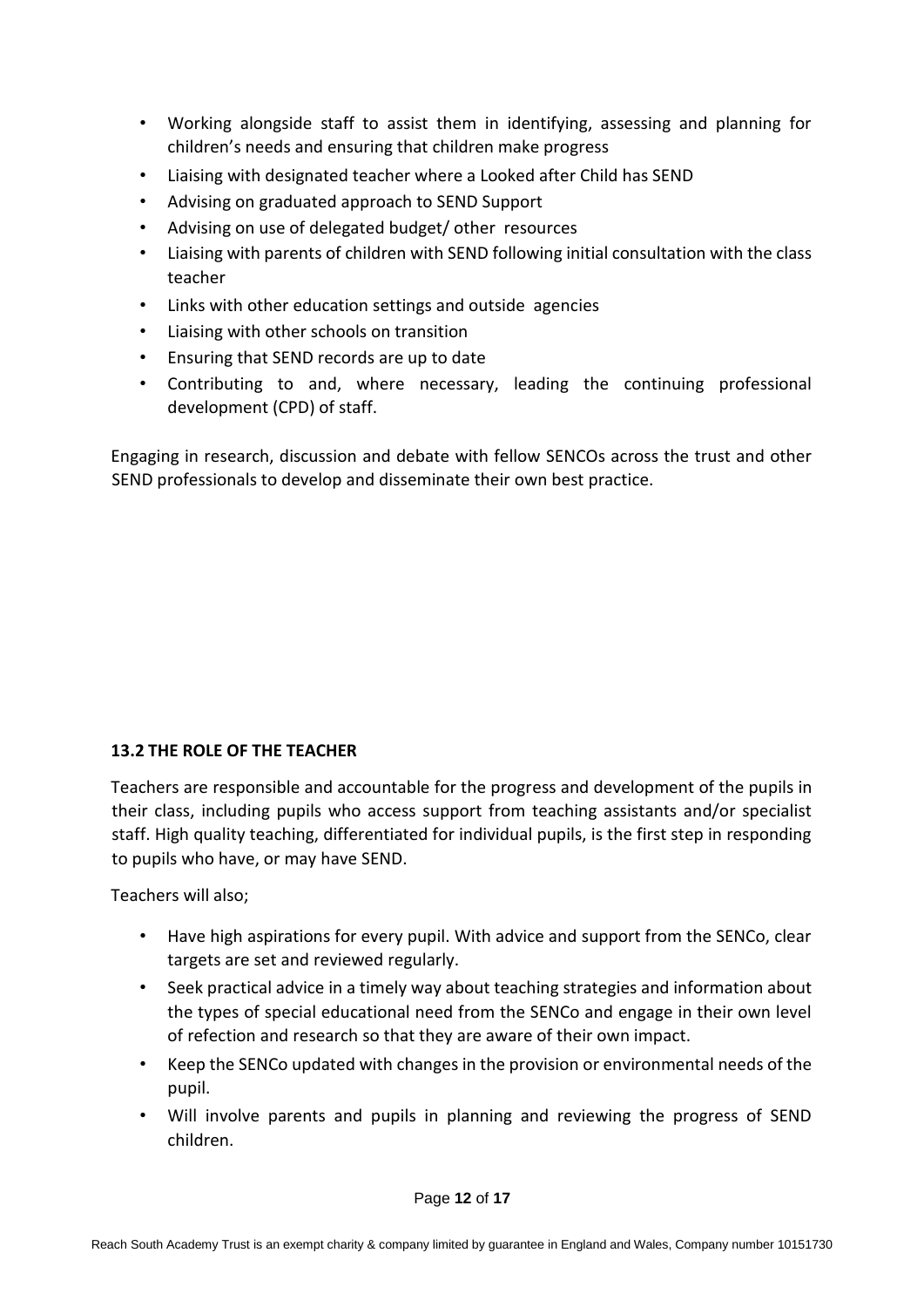• Will ensure that the views and aspirations of parents and children are sought and regular updates on progress provided.

In order for staff to keep up to date with information, they have access to:

- The Reach South SEND Policy
- Guidance on identification of SEND in the Code of Practice
- Information on individual pupil's Special Educational Needs and/or Disabilities, including pupil profiles/provision mapping, outside agency reports and targets set
- Practical advice, teaching strategies, and information about types of special educational needs and disabilities
- Information available through the Information Report on each school's website.  $\Box$  A range of support, both general and targeted

#### **13.3 THE HEADTEACHER**

It is the Headteacher's responsibility to:

- Be accountable for the wider inclusive culture of the school
- Oversee all SEND provision in school
- Support and monitor the work of the SENCO
- Manage the SEND budget
- Report progress re SEND performance and the development of a culture conducive to supporting SEND to the executive director Primary / SEND.

#### **13.4 THE GOVERNORS**

The Local Governing Board must ensure that:

- The necessary provision is made for any child who has special educational needs.
- Where the SENCo, the Headteacher or the appropriate governor has been informed by the LA that a child has special educational needs, those needs are made known to all who are likely to teach them.
- teachers in the school are aware of the importance of identifying and providing for those children who have special educational needs.
- Parents/carers are notified of a decision by the school that SEND provision is being made for their child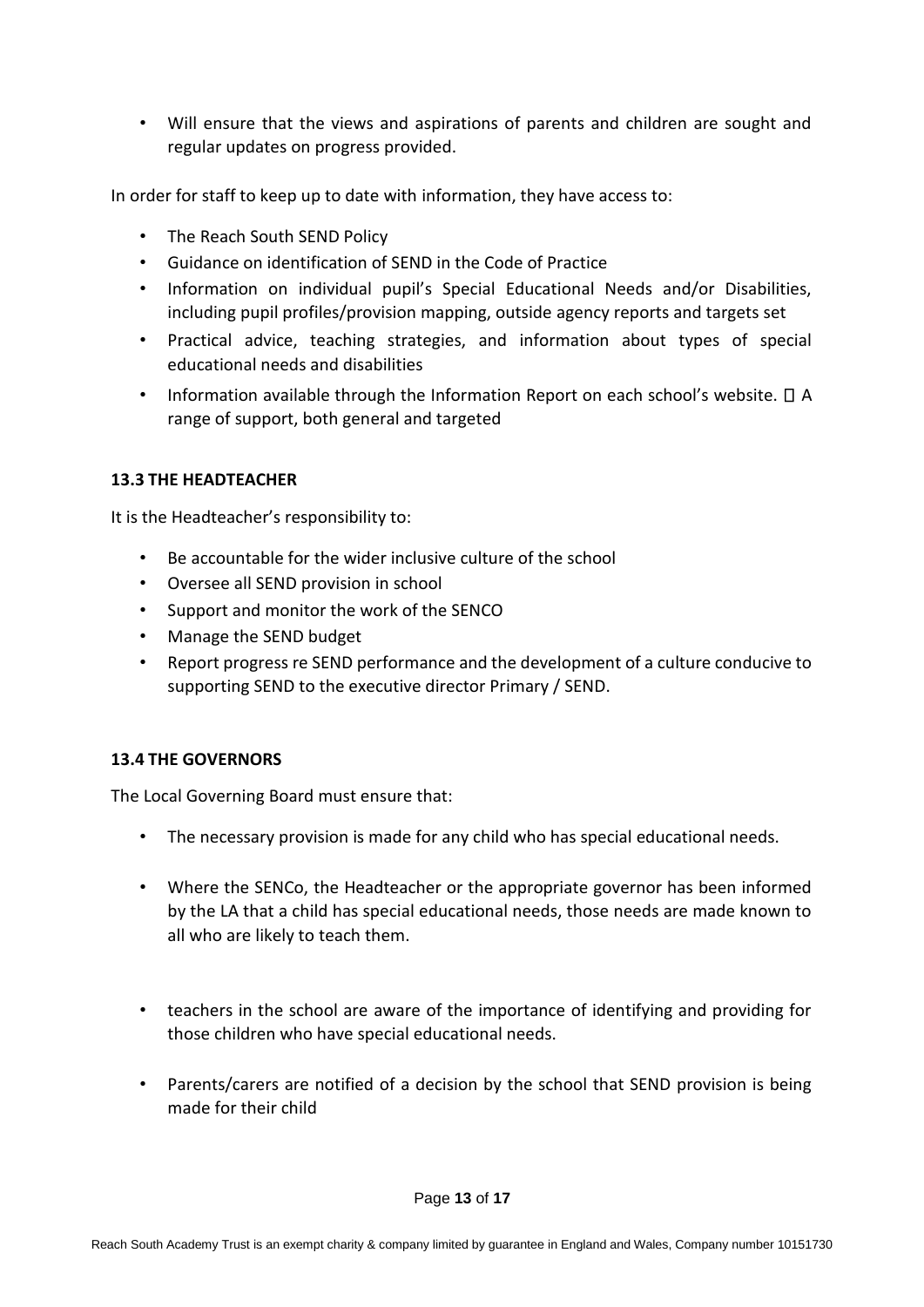- The Special Educational Needs Code of Practice (2014) is adhered to when carrying out its duties towards all children with special educational needs, providing strategic support to the Headteacher.
- The SEND policy and SEN Report is published on the school website.
- A qualified teacher is designated as SENCo for every school in Reach South.
- Ensure that there is a named LAC Designated Teacher (who may or may not be the SENCo).
- Have an awareness of the Young Carers who are also SEND.
- Arrangements are in place to support children with medical conditions.
- Information regarding the arrangements for the admission of disabled children is published, including the steps taken to prevent disabled children being treated less favourably that others, the facilities provided to assist access of disabled children, and their accessibility plans.

The LGB of each school within Reach South are responsible for entrusting the Headteacher with the duty of ensuring that the school is as inclusive as possible and treats all children and staff in an equitable way. They monitor and review the SEND policy and all other statutory policies as defined by the DfE.

## **14. SUPPORTING PARENTS AND FAMILIES**

At Reach South, we believe that a close working relationship with parents/carers/families is vital in order to ensure:

- early and accurate identification and assessment of SEND leading to appropriate intervention and provision
- continuing social and academic progress of children with SEND
- personal and academic targets are set and met effectively  $\Box$  That it is a truly childcentred approach
- That the voice of the child is kept at the fore front of any planning and provision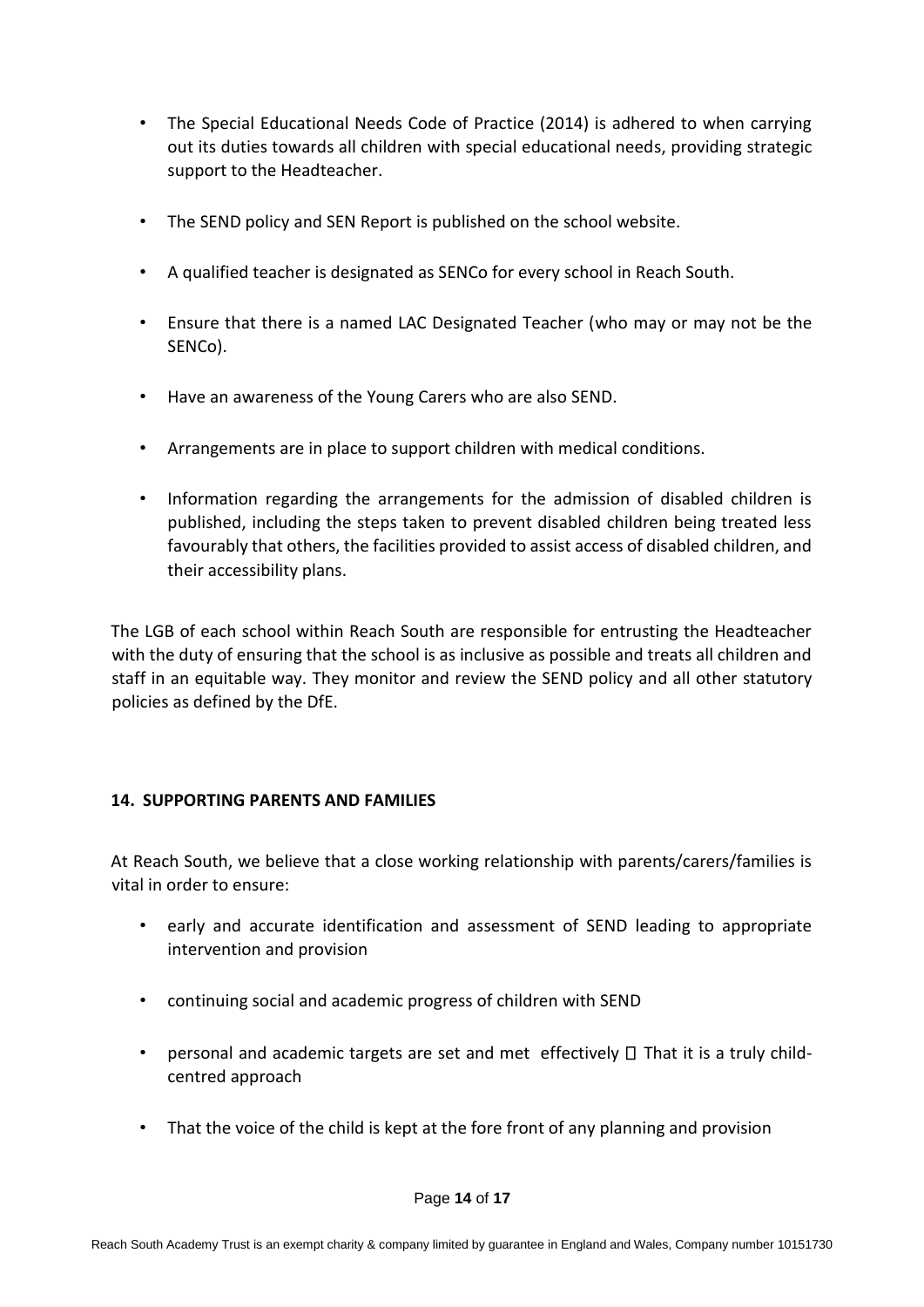• That there is an acknowledgement that the parent/carer is the child's primary carer and holds vast amount of knowledge on their child and their needs

We involve parents/carers in important decisions regarding their child's education. Parents are actively encouraged to contribute their opinions.

This may be through:

- Discussions with the class teacher
- Parents evenings
- Discussions with the SENCo or other professionals
- Target setting and monitoring of provision; through the Early Help and TAF process
- EHC Plan reviews

In cases where more frequent regular contact with parents is necessary, this will be arranged based on the individual pupil's needs. The SENCo may also signpost parents of pupils with

SEND to the relevant Local Authority where specific advice, guidance and support may be required.

In accordance with the Equality Act (2010), parents can access the school's SEND Information Report and policy via the school websites.

#### **15. SUPPORTING PUPILS WITH MEDICAL NEEDS**

At Reach South we recognise that pupils with medical conditions may need additional support so that they have full access to education, including school trips and PE where appropriate. Some children with medical conditions may also have disabilities and where this is the case the school will comply with its duties under the Equality Act (2010).

If a pupil has a medical need then a detailed Health Care Plan is compiled with support from a qualified school nurse/ medical professional in consultation with parents/carers. These are discussed with all staff who are involved with the pupil. When a Health Care Plan is implemented the required staff training will also be implemented.

Where necessary and in agreement with parents/carers medicines are administered in school but only where a signed Medicine Consent Form is in place to ensure the safety of both child and staff member. In these cases then a medical risk assessment is also completed.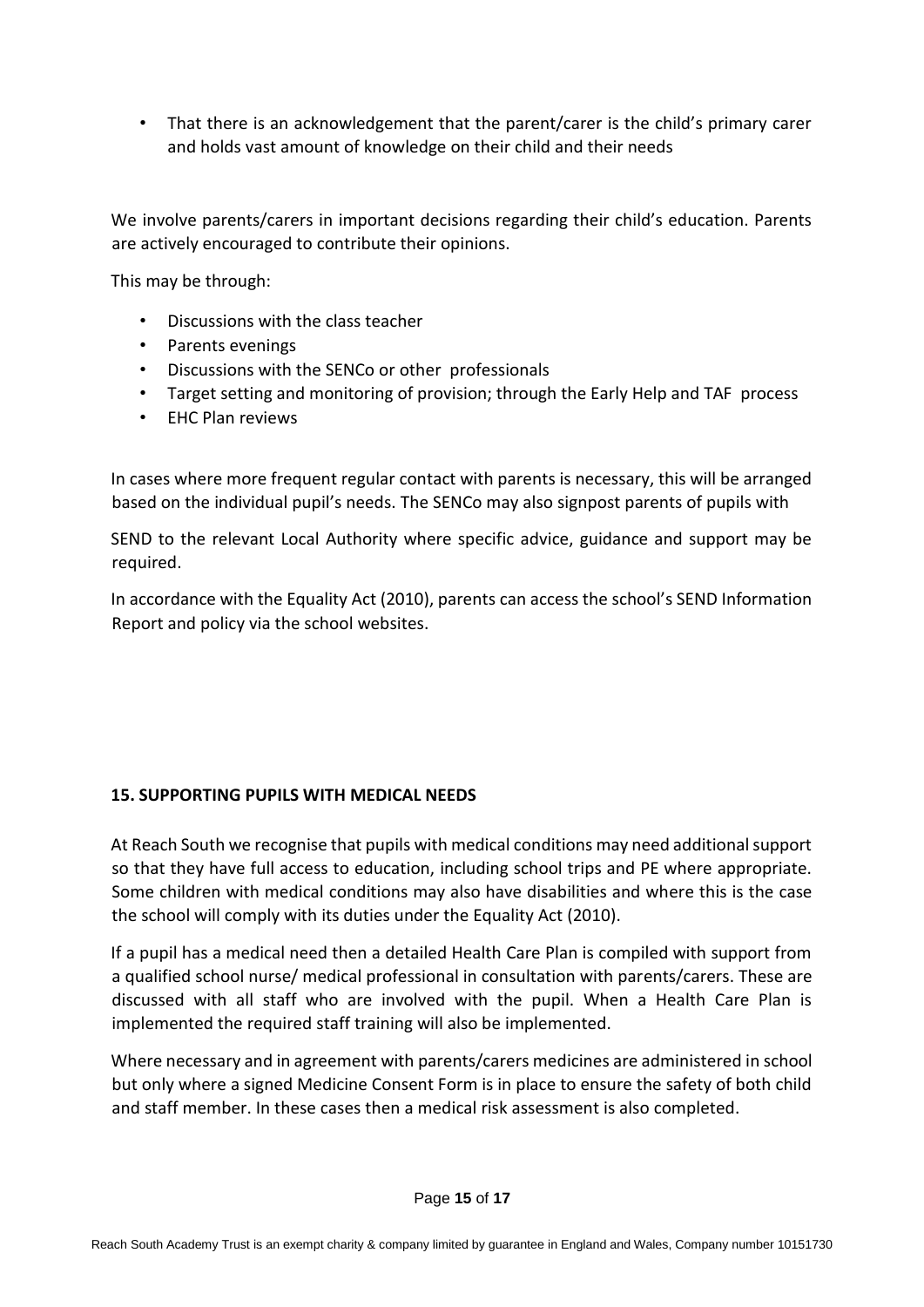## **16. IN SERVICE TRAINING (CPD)**

We aim to keep all school staff up to date with relevant training and developments in relation to the needs of pupils with SEND. Springfields Academy will play a lead role to support the trust in this work. Relevant SEND focused external training opportunities are made available to all teaching and support staff where appropriate. Schools will access external training as a part of the continuing professional development of the staff and also to ensure that pupils' needs are being catered for by high trained staff.

SENCOs must regularly attend relevant SEND courses, disseminating relevant information to staff and the Headteacher and have access to advice and supervision as required from Springfields Academy.

## **17. ADMISSION ARRANGEMENTS**

The admission arrangements for all pupils are in accordance with national legislation, including the Equality Act 2010. Please see the schools admissions arrangements on the school website and refer to the schools Accessibility Plan for further details with regard to fairer access provision.

#### **18. TRANSITION ARRANGEMENTS**

Many strategies are in place to enable a pupil's smooth transition to and from a Reach South school, as well as transition between year groups and key stages. These include:

- Discussions between the previous or receiving schools/teachers prior to the pupil joining/leaving
- All pupils attend a transition session where they spend some time in school and then with their new class teacher
- Additional visits are also arranged for pupils who need extra time in their new school/class. These may include home visits.
- The SENCo will liaise with secondary schools to pass on information regarding pupils with SEND

Consideration will be given to enhanced transition by parents and the SENCo for the entire pupil population